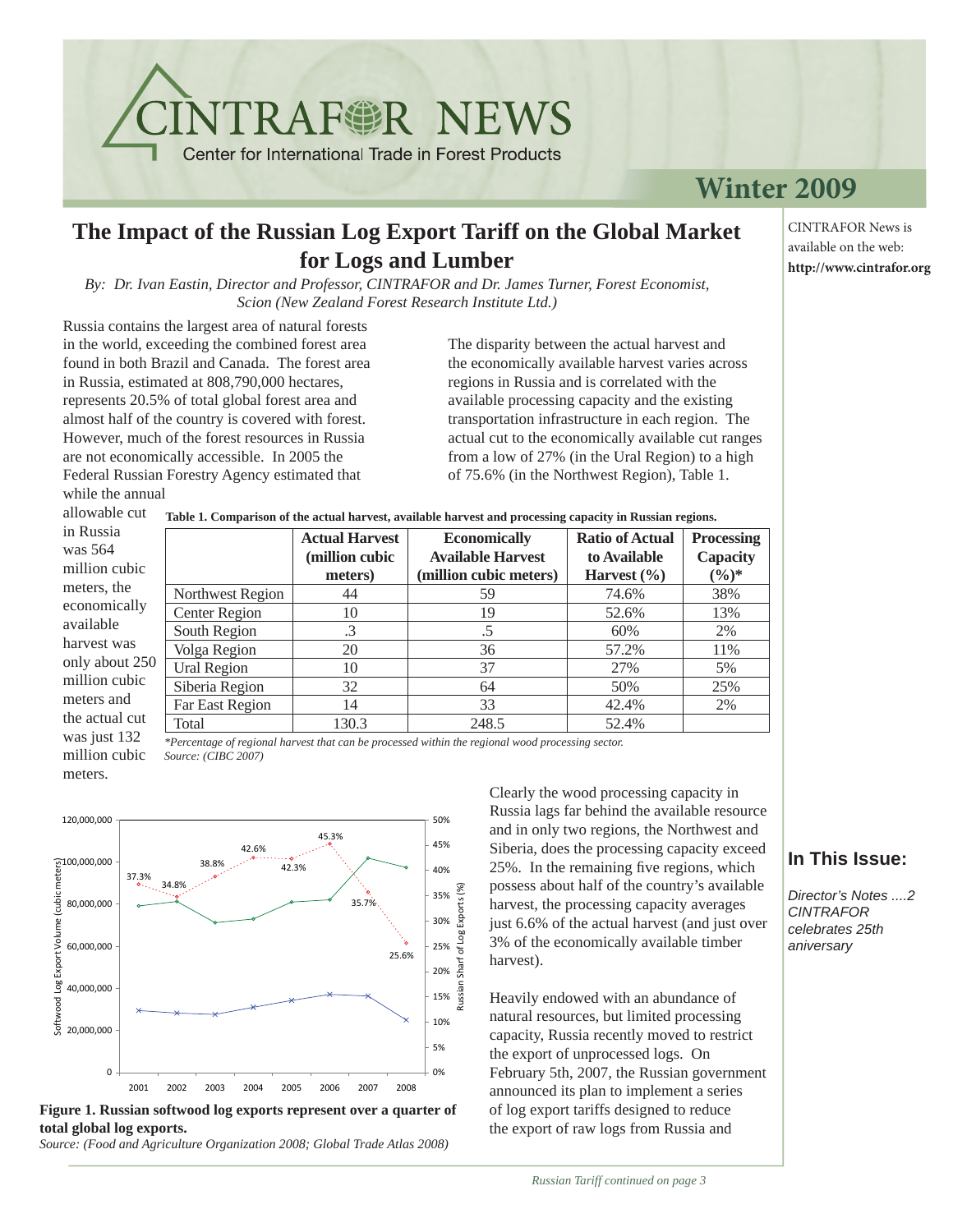# **Director's Notes**  *- CINTRAFOR Celebrates its 25th Anniversary*

*University of Washington College of Forest Resources Box 352100 Seattle, Washington 98195-2100 Phone: 206-543-8684 Fax: 206-685-0790 www.cintrafor.org*

The Center for International Trade in Forest Products addresses opportunities and problems related to the international trade of wood and fiber products. Emphasizing forest economics and policy impacts, international marketing, technology developments, and value-added forest products, CINTRAFOR's work results in a variety of publications, professional gatherings, and consultations with public policy makers, industry representatives, and community members.

Located in the Pacific Northwest, CINTRAFOR is administered through the College of Forest Resources at the University of Washington under the guidance of an Executive Board representing both large and small companies, agencies, and academics. It is supported by state, federal, and private grants. The Center's interdisciplinary research is carried out by university faculty and graduate students, internal staff, and through cooperative arrangements with professional groups and individuals.

The bill establishing the Center for International Trade in Forest Products was passed during the 1984 Regular Session of the Washington State Legislature and signed into law on March 7<sup>th</sup> by Governor John Spellman. Over the past 25 years, CINTRAFOR has played a key role in improving the international competitiveness of the forest products industry by conducting international marketing and economic research in support of forest products companies and state and federal agencies. CINTRAFOR's research and education programs represent a strategic long-term investment in international marketing and economic research aimed at identifying potential challenges to the international trade of US forest products and increasing the international competitiveness of the US forest products industry.

The scope of CINTRAFOR's research includes improving the international competitiveness of the US forest products industry, identifying new and emerging markets for US forest products, assessing the impacts of forest sector and environmental policies on forest products trade flows and performing socioeconomic impact and stability analysis of forest sector policies on rural timber dependent communities within Washington State.

The Washington state legislature mandated that CINTRAFOR specifically focus its research effort on assisting small and medium-sized value-added forest products manufacturers in Washington State identify and access international markets. To achieve this goal, CINTRAFOR works closely with industry associations such as the Evergreen Building Products Association (EBPA), the Softwood Export Council and federal and state agencies to promote the international competitiveness of US wood products. In collaboration with EBPA, CINTRAFOR manages the highly successful US-China Build (USCB) program. To date, 435 US companies have participated in USCB programs in China, resulting in over \$25.4 million in new export sales and creating over 300 new jobs. The USCB program has been critical in helping small and medium sized firms in the US and Washington State identify and access new market opportunities in China.

Over the past 25 years, CINTRAFOR has conducted research designed to assist small and mediumsized firms expand their exports of value-added wood products. When designing these research projects, CINTRAFOR consults with manufacturers, exporters and public agencies to develop projects that provide relevant information and help managers develop effective export strategies that increase their international competitiveness. An indirect measure of the success of CINTRAFOR's programs is reflected in the increasing ratio of value-added wood product exports from Washington. Between 1989 and 2008, the ratio of value-added wood products exports to total wood exports from Washington increased from less than 5% to almost 35%. In 2008, exports of value-added wood products from Washington totaled \$496 million, representing more than 5,100 manufacturing and export related jobs.

As specified within our legislative mandate, CINTRAFOR has aggressively pursued outside funding to supplement our state funding. In 2008, CINTRAFOR was extremely effective in leveraging its state support, generating \$7.78 in non-state funding for every \$1 in state funding.

The current economic downturn in the US economy and the sharp decline in housing starts has devastated the forest products industry and good news is hard to find. Yet even as lumber production declined by 18% both nationally and in Washington State, forest products exports from the US increased by 3% but they increased by almost 9% for Washington State. While export markets represent a growth opportunity, most forest products companies (particularly value-added manufacturers) are small and medium-sized firms that typically lack the financial and managerial resources to research international

markets on their own. This is where CINTRAFOR's trade missions and market research provides critical support for these companies by increasing their understanding of international markets and by providing introductions to foreign customers. CINTRAFOR's programs are highly valued and enjoy widespread support within the forest products industry in Washington State — a strong testament to the effectiveness of this public-private partnership that not only benefits the forest products industry but generates export revenue and jobs in Washington.



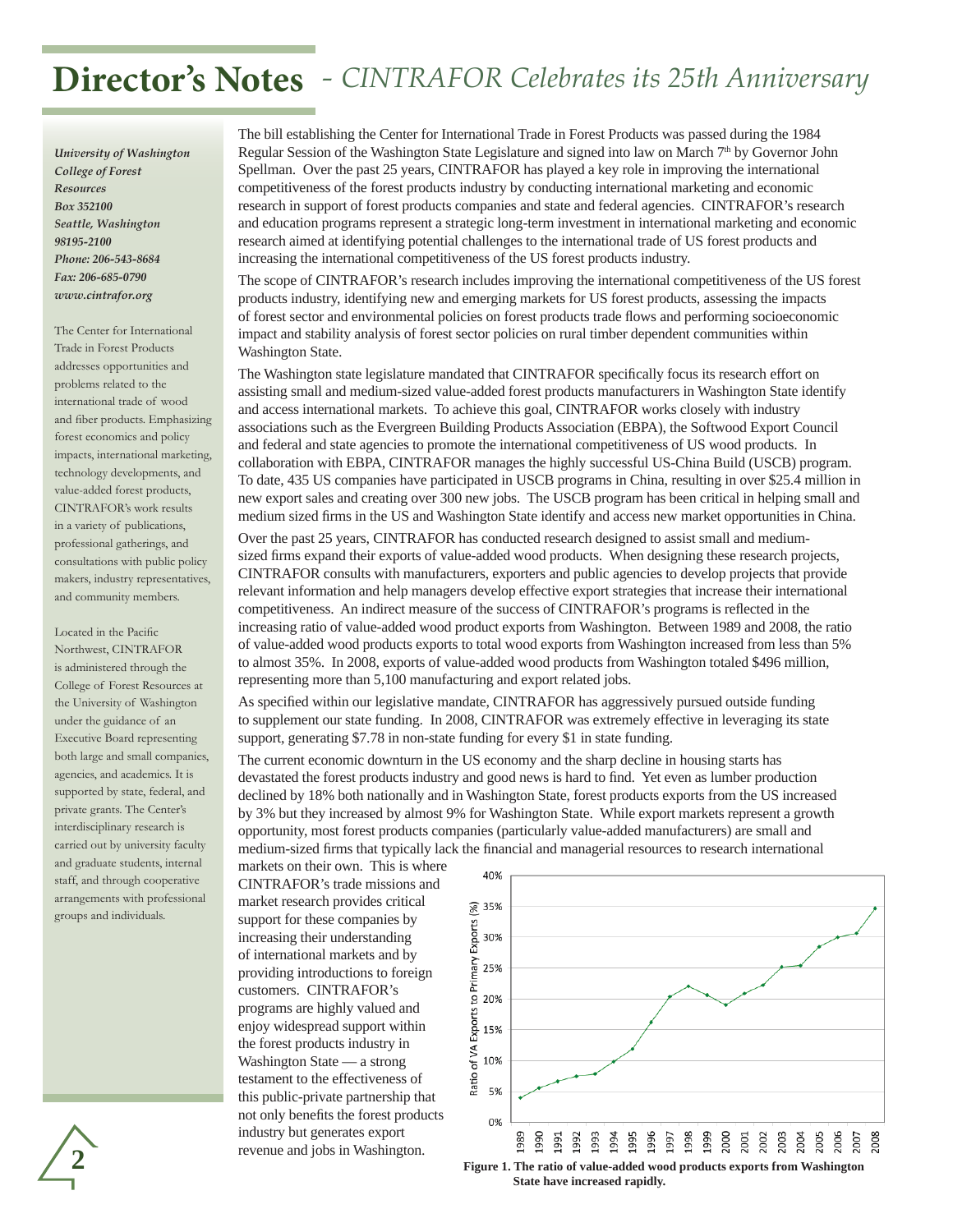| encourage investment within the                                           |                                                            | <b>Softwood Logs</b> |                         | <b>Hardwood Logs</b> |                         |  |
|---------------------------------------------------------------------------|------------------------------------------------------------|----------------------|-------------------------|----------------------|-------------------------|--|
| domestic wood processing industry,                                        |                                                            | <b>Tax Rate</b>      | <b>Minimum Tax</b>      | <b>Tax Rate</b>      | Minimum Tax             |  |
| Table 2. However, in early November,                                      |                                                            | $\frac{0}{0}$        | $\Theta$ m <sup>3</sup> | $\frac{6}{6}$        | $\Theta$ m <sup>3</sup> |  |
| 2008, the Russian authorities, citing                                     |                                                            |                      |                         |                      |                         |  |
|                                                                           | May 2006                                                   | $6.5\%$              | 4                       | $6.5\%$              |                         |  |
| the rapidly deteriorating global                                          | July 1, 2007                                               | 20%                  | 10                      | 20%                  | 24                      |  |
| financial crisis as well as pressure                                      |                                                            |                      |                         |                      |                         |  |
| from Scandinavian countries                                               | April 1, 2008                                              | 25%                  | 15                      | 25%                  | 24                      |  |
|                                                                           | January $1, 2009$                                          | 80%                  | 50                      | 40%                  | 50                      |  |
| heavily dependent on Russian logs,<br>onnounged that they would delay the | Source: Bob Flynn, RISI 2007; CIBC World Markets Inc. 2007 |                      |                         |                      |                         |  |
|                                                                           |                                                            |                      |                         |                      |                         |  |

**Table 2. Russia's Log Export Tariff**

announced that they would delay the implementation of the 80% log export tax for 9-12 months.

#### **Russian Exports of Wood Products** *Log Exports*

Russia has been a dominant player in the export market for softwood logs, attaining a market share of over 45% in 2006 before the implementation of the log export tax, Figure 1. By 2008, Russia's market share declined precipitously from 45.3% to 25.6%. The largest importer of Russian logs

Russian exports of both lumber and wood based panels have grown in recent years, although the rate of growth for exports of both product categories was actually lower in 2006-2008 (following the implementation of the log export tax), than in the period 2004-2005, Figure 2. During the period 2004-2005, the growth rate for lumber and wood-based panels was 17.7% and 8.3%, respectively, whereas during the period 2006-2008 the export growth rate for these products dropped to 8.7% and 5.7%, respectively.

| Table 3. Major destinations for Russian hardwood and softwood log exports (cubic meters). |  |
|-------------------------------------------------------------------------------------------|--|
|-------------------------------------------------------------------------------------------|--|

| <b>Russian softwood log exports</b> |            |            |            |            |            |            |            |
|-------------------------------------|------------|------------|------------|------------|------------|------------|------------|
|                                     | 2002       | 2003       | 2004       | 2005       | 2006       | 2007       | 2008       |
| <b>Total</b>                        | 28,309,665 | 27,667,734 | 31,078,046 | 34,309,665 | 37,195,326 | 36,415,182 | 24,993,053 |
| China                               | 12,860,826 | 12.285.199 | 13.245.657 | 16.298.962 | 19.051.215 | 23,049,945 | 17,965,943 |
| Finland                             | 5,458,677  | 5,284,514  | 5,514,956  | 6.907.796  | 5,811,051  | 3,733,609  | 3,030,848  |
| Japan                               | 4,533,564  | 4,701,822  | 5,637,715  | 4.553.876  | 5,094,752  | 4,376,285  | 1,933,269  |
| S. Korea                            | 1,572,728  | 1,509,187  | 1,593,686  | 1.733.416  | 1,974,156  | 1,224,245  | 714,229    |
| Sweden                              | 1,449,060  | 1,386,941  | 1,456,914  | 899,346    | 584,843    | 369,940    | 172,928    |
| <b>Russian hardwood log exports</b> |            |            |            |            |            |            |            |
| <b>Total</b>                        | 8,338,735  | 9,246,876  | 10,304,106 | 13,617,052 | 13,869,365 | 12,861,417 | 11,765,671 |
| Finland                             | 5,974,232  | 6,072,376  | 6,170,988  | 7,503,176  | 7.494.419  | 6,306,537  | 6,866,706  |
| China                               | 952,668    | 1,774,471  | 2,228,964  | 2,862,470  | 3,901,986  | 4,559,995  | 3,337,506  |
| Sweden                              | 872.513    | 781.934    | 1.078.379  | 1.949.062  | 1.357.540  | 1.265.915  | 1,055,886  |

*Source: (Food and Agriculture Organization 2008; Global Trade Atlas 2008)*

is China and Chinese imports of logs had grown steadily since 2001, Table 3. Between 2001 and 2008, Chinese imports of Russian softwood logs increased from 9.6 to 18.1 million cubic meters. In 2008, imports of Russian softwood logs represented 84.8% of Chinese softwood log imports, 33.3% of Japanese softwood log imports, 12.3% of S. Korean softwood log imports and 47.6% of Finnish softwood log imports.

Russian hardwood logs exports make up over a quarter of global hardwood log exports, although this ratio dropped slightly in 2007 as a result of the log export tax, Table 3. The vast majority of Russian hardwood log exports go to Finland and China, with market shares of 49% and 35.4% respectively. However, between 2001 and 2007, the Finnish share of Russian hardwood log exports dropped from 71% to 49% whereas the Chinese share jumped from 11.4% to 35.4%.

#### **Russian Production of Wood Products**

Russian production of industrial logs increased by 12% in 2007, exceeding 160 million cubic meters. Just over half of the industrial log production was sawlogs (51%), while an additional 37.4% was pulpwood. Production of hardwood sawlogs have increased by 79% since 1998, while softwood sawlog and pulpwood production doubled.

Russian total lumber production increased between 1999-2007 and showed a strong upsurge in 2007, driven by increased domestic demand. Total lumber production increased by 21.5% over the past decade, with softwood lumber production growing by 22.7% and hardwood lumber production increasing more slowly at 13%.

Russian production of wood-based panels also increased rapidly over the past decade as a result

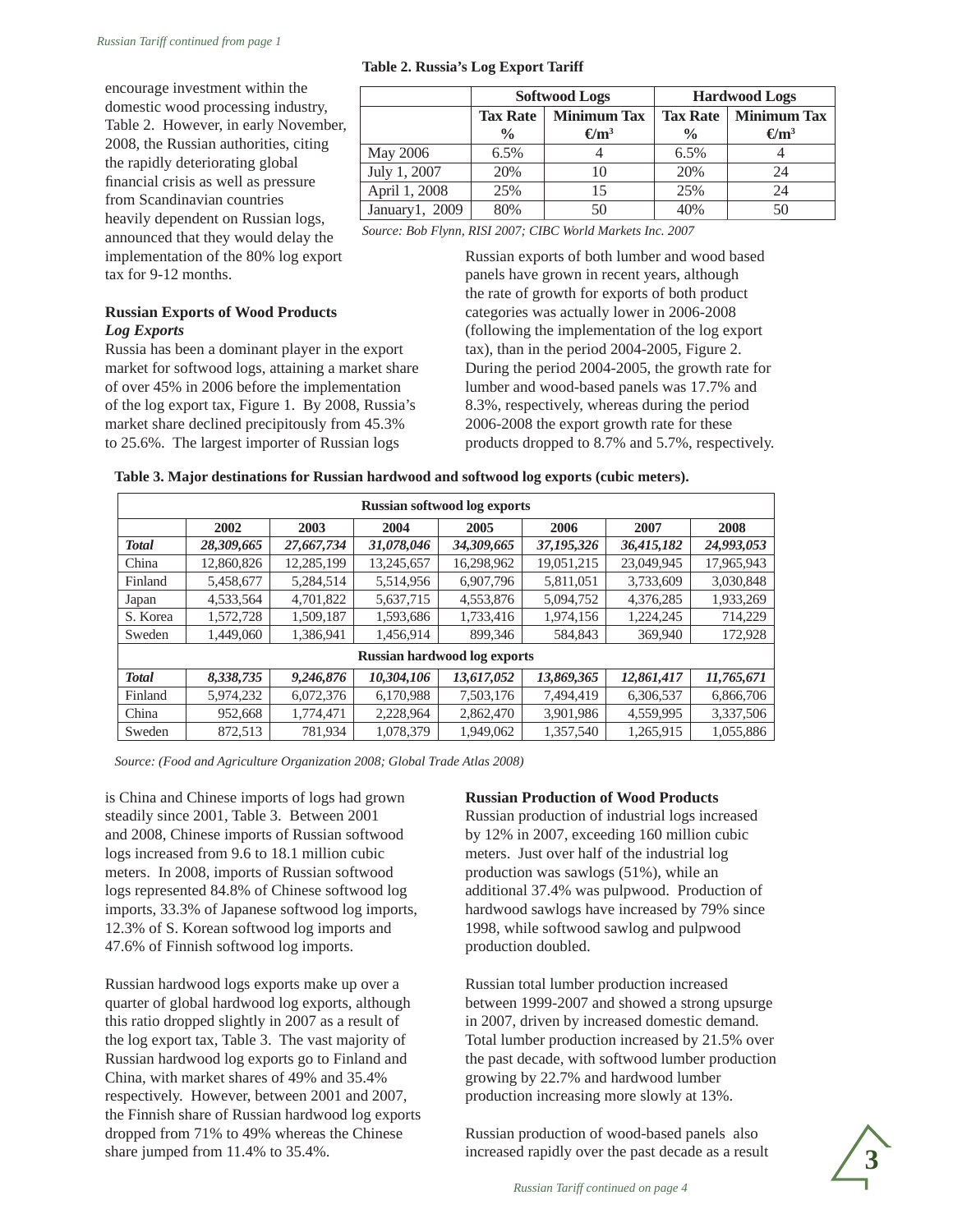12,000,000

10,000,000

8,000,000

6,000,000

4,000,000

2,000,000

 $\Omega$ 

1998

1999

2000

2001

Wood Panel Production (cubic meters)

 $\blacksquare$  MDF

**SSSS Particle Board** 

of increased investment in this sector, although the particleboard industry appears to have benefited more than plywood and, more recently, the MDF sector has begun to expand, Figure 3. Since 1999, the production of wood-based panels has almost tripled, with the production of plywood increasing by 151%, the production of particleboard increasing by 238% and the production of fiberboard increasing by 720%. Over the past year, production for the entire industry increased by 9.5% whereas within the different sectors production increased by 5.7% (plywood), 12.5% (particleboard) and 15.7% (fiberboard).



The following discussion considers the likely medium-term impacts of the implementation of the Russian 80% tax on log exports and is based on an analysis of the Russian log export tax performed using the Global Forest Products



2003

2004

2005

2006

2007

2002

**2223 Plywood** 

← Wood-Based Panels

CINTRAFOR is responsible for the interpretation of the results in the following paragraphs.

The trade model results suggest that global trade in logs, lumber and plywood would decline by 18%, 1.8% and 0.4%, respectively, by 2020. The trade analysis predicts that Russian log exports



to Finland would drop 72%, to Japan by 77%, to China by 20%, to South Korea by 76% and to Sweden by 72%. However, total log imports by these countries would not decline that much since each country would respond to reduced Russian imports by increasing their imports from other countries. For example, the Russian log export tax is predicted to result in a 1.4% increase in log production in the US and a corresponding increase of 10.6% in log exports from the US.

The results of the trade model suggest that in 2020 the fallout of the log export tax would cause the

**Figure 3. Russian production of wood-based panels.** *Source: (Food and Agriculture Organization 2008)*

#### **Footnote**

**<sup>1</sup>**At the time that Turner et al. (2008) carried out their analysis the export tax was announced to be applied to softwood logs only. Since their analysis the tax has been applied to both softwood and hardwood log exports.

domestic prices of wood products in Russia to be substantially lower across the board. The largest price drop, for logs, would be 15.5%, while the price drops for other wood products would include 10.7% for lumber, 10% for particleboard, 5.5% for fiberboard and 4.8% for plywood.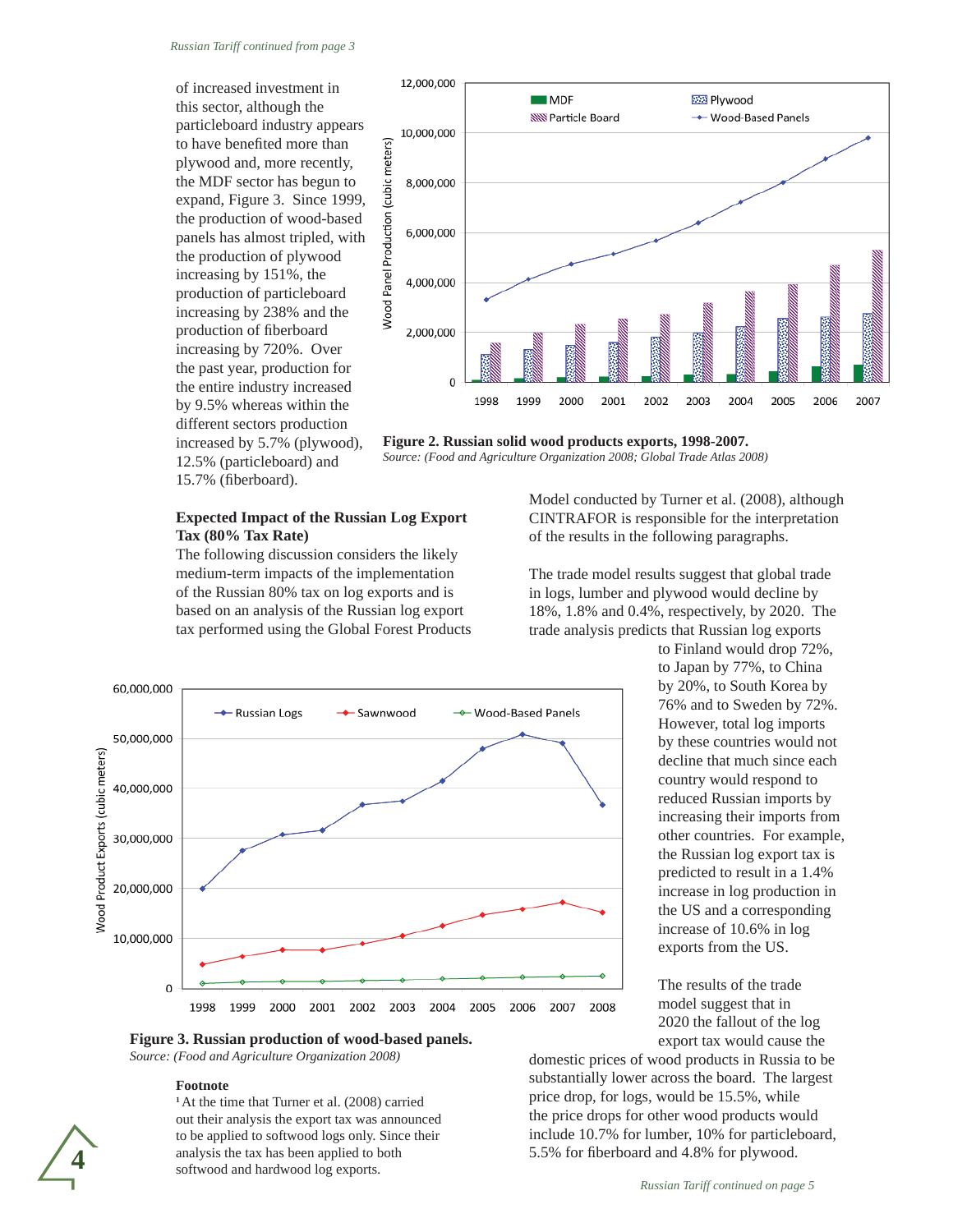The combination of an underdeveloped wood processing sector, lower log prices and the high tax on logs for export means that log production in Russia would be about 48 million cubic meters (-18.6%) lower in 2020. Interestingly, this analysis suggests that while log production and export volumes would both decline substantially as a result of the log export tax, domestic consumption of logs in Russia would remain relatively unaffected. Both the CIBC and the Turner analyses suggest that the decline in log prices and harvest volumes in Russia would have a devastating impact on the logging sector and they estimated that this sector could lose up to 20% of its work force.

Lower log prices should encourage an increase in domestic production of secondary wood products while reduced log exports and lower prices should translate into an increased demand for Russian secondary wood products in international markets. The modeling by Turner et al. (2008) suggests that production and export of all secondary wood products would increase modestly (compared to the anticipated declines in log production and exports) by 2020. For example, lumber production would increase by 611,000 cubic meters (+1.7%) while lumber exports would increase by 237,000 cubic meters (1.1%). Given the small increases in the production and exports of processed wood products, it is estimated that the revenues from all forest products exports would decline by approximately \$3.4 billion. In addition, the forest products exports sector would likely lose somewhere between 2,500 and 4,000 jobs.

The loss of Russian logs from the export market would provide new opportunities for those countries able to increase log production and fill the void caused by the loss of Russian logs. While some of these gains could be attributed to increased log exports, countries could also expect to increase their exports of value-added wood products as well. The results of the trade analyses show that the US could expect to see its timber harvest increase by 7.3 million cubic meters and its exports of logs increase by approximately 2.8 million cubic meters. In addition, the US forest products industry could increase its exports of lumber by almost 150,000 cubic meters while US exports of secondary manufactured wood products could increase by up to 50%. These increased exports could result in increased export revenues on the order of approximately \$1.3 billion from logs and \$142 million from secondary wood products.

#### **Issues affecting the development of an internationally competitive wood processing sector in Russia**

In 2006, then-President Putin suggested that one factor influencing the decision to restrict log exports in favor of developing Russia's domestic wood processing capacity were non-tariff barriers to Russian wood products in foreign markets and subsidies for wood processing facilities in foreign markets. Both of these criticisms of international trade were most likely indirectly referring to China, where Russian forest products face a number of tariff and non-tariff barriers and Chinese exporters of manufactured wood products often enjoy subsidies in the form of low cost capital, low cost processing infrastructure and/or low cost manufacturing equipment. However, in deciding to pursue the development of a domestic wood processing industry, Russian policy makers have downplayed whether or not Russia possesses a competitive advantage in the manufacturing of wood products. Past experience suggests that the lack of a durable competitive advantage results in a wood processing sector that is unable to compete internationally without continued subsidies over the long-term. Such appears to be the case in the Russian situation.

In considering whether Russia possesses a competitive advantage in wood processing that would allow it to develop an internationally competitive wood processing sector, there are several factors that need to be considered including the cost, quality and availability of labor, cost of capital, hosting conditions, presence of supporting industries and exchange rates.

Russia is expected to experience a decline in the availability of working age labor in the future and this is particularly true in timber regions such as the Urals, Siberia and the Russian Far East where the decline in workers is higher than the national average. These three regions contain 54% of the economically available timber harvest but they also have an extremely under-developed wood manufacturing industry which can process only about 10% of the current harvest and less than 5% of the economically available harvest. While attracting and retaining qualified workers in these regions will pose a challenge for the Russian government, perhaps a more important consideration will be attracting and retaining qualified managers (both in sales and marketing as well as technical managers).

Related to the labor issue and the current lack of a wood processing industry, is the lack of related

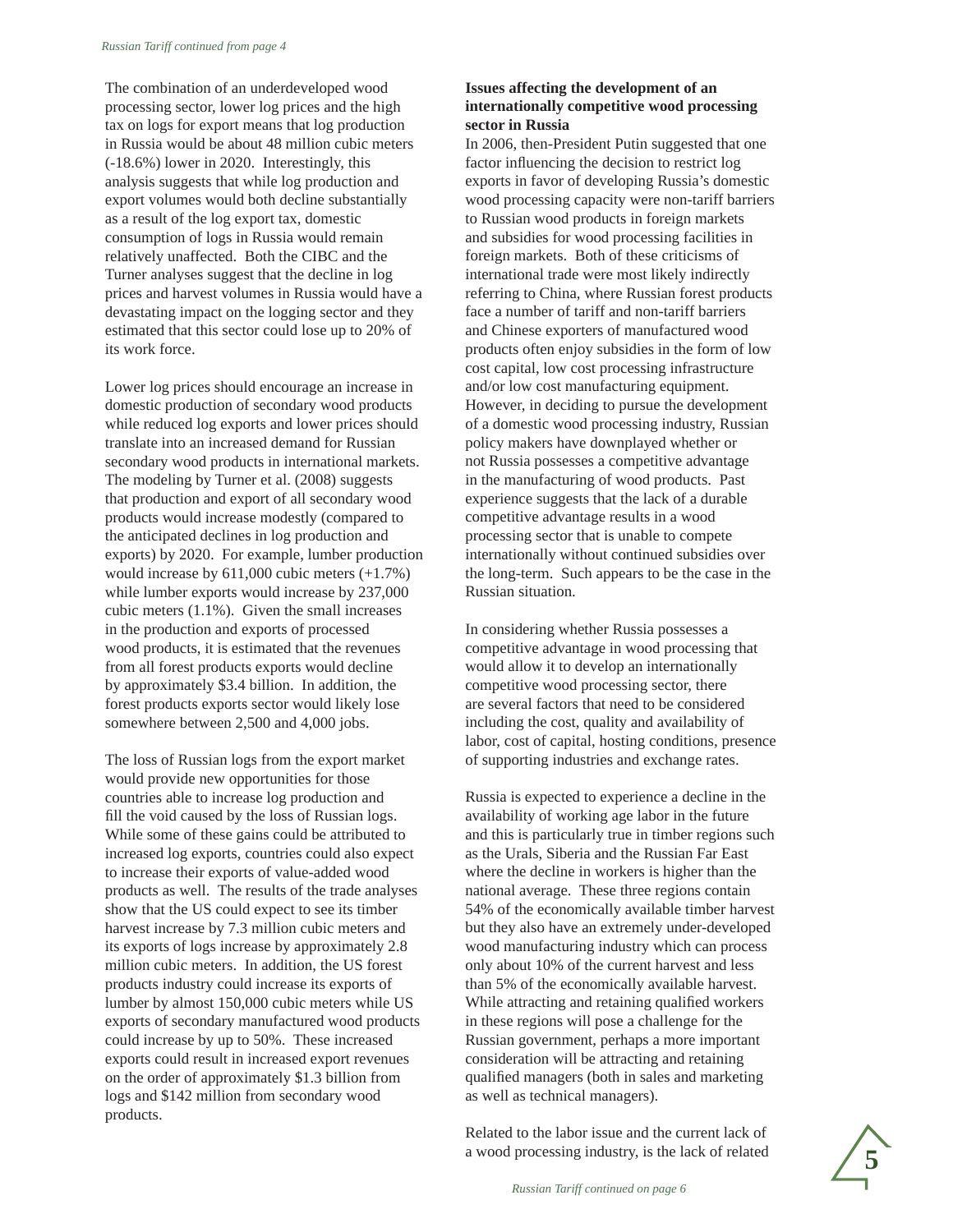#### *Russian Tariff continued from page 5*

and supporting industries. Operating a sawmill requires more than simply building and staffing the sawmill. It also requires the presence of related industries to purchase the sawdust and shavings generated by the sawmill, such as a pulp mill or a bio-energy facility (facilities that require a substantially larger capital investment than would a simple sawmill). Similarly, having a large, competitive logging industry and adequate transportation infrastructure are also important to ensure an adequate supply of competitively priced logs.

A transparent and fair investment climate in Russia is necessary in order to attract the foreign capital investment required to establish a wood processing sector (including related and supporting industries). Similarly, investors require that an adequate transportation infrastructure be in place to allow for the efficient and predictable transportation of materials and products to and from the wood manufacturing complex. This will require a substantial up-front investment on the part of the Russian government before investors are likely to commit to the development of a wood processing complex. Concern about transparency of ownership of forests, risk of expropriation, transparency of governance and corruption are also areas of concern in Russia and issues that will need to be successfully dealt with before significant amounts of investment will flow into Russia.

Finally, currency exchange rates will have a significant influence on the competitiveness of Russian wood products in international markets. Investors will need to feel confident that the Russian ruble will not appreciate significantly in the future relative to the currencies of other major wood products suppliers including the US, Canada, Brazil and the EU. Recent economic projections suggest that the BRIC's (Brazil, Russia, India and China) are expected to experience strengthening currencies relative to the US, EU and Japan, resulting in a decrease of cost competitiveness, although this may be a less significant factor for the forest products industry relative to the other factors discussed previously.

#### **Conclusion**

The implementation of the 80% log export tax will to a large extent remove the largest supplier of logs from global markets and provide new export opportunities for US logs and secondary wood products. A trade analysis of the global impacts of the Russian log tax suggests that the log export tax will reduce the global supply of

logs by as much as 38 million cubic meters (about 18%).

The results of the trade analyses performed by Turner et al. (2008) suggest that the US could expect to see its timber harvest increase by 7.3 million cubic meters and its exports of logs increase by approximately 2.8 million cubic meters. In addition, the US forest products industry could increase its exports of lumber by almost 150,000 cubic meters, while US exports of secondary manufactured wood products could increase by up to 50%. These increased exports could result in increased annual export revenues on the order of approximately \$1.3 to \$1.5 billion from logs and \$150 to \$200 million from secondary wood products.

Clearly the Russian log export tax, if implemented at the 80% level, will cause significant wood shortages in major markets such as Finland, Sweden, Japan, South Korea and China. The key for US forest products manufacturers and exporters is to understand how the loss of Russian logs will impact the demand for imported wood products in specific markets. For example, Japan, China and South Korea are expected to see their log imports from Russia drop by 77%, 20% and 76%, respectively. In these markets, it is reasonable to expect that US exports of logs and processed wood products would increase to help fill the void left by reduced Russian log imports. Understanding how Russian logs are used in these markets will help US exporters and manufacturer's best determine what combination of US species and products would be most competitive in meeting the increased demand for wood products in these markets.

#### **Citations**

- CIBC World Markets, 2007. Russia plans to dramatically increase its export tax on logs. Equity Research Industry Update (February 22). 27 pages
- CIBC World Markets 2007. Russian log export tax, Update #1. Equity Research Industry Update (March 13). 7 pages
- Turner, J.A., J. Buongiorno, A. Katz and S. Zhu. 2008. Implications of the Russian roundwood export tax for the Russian global forest products sector. Scandinavian Journal of Forest Research 23:154-166.

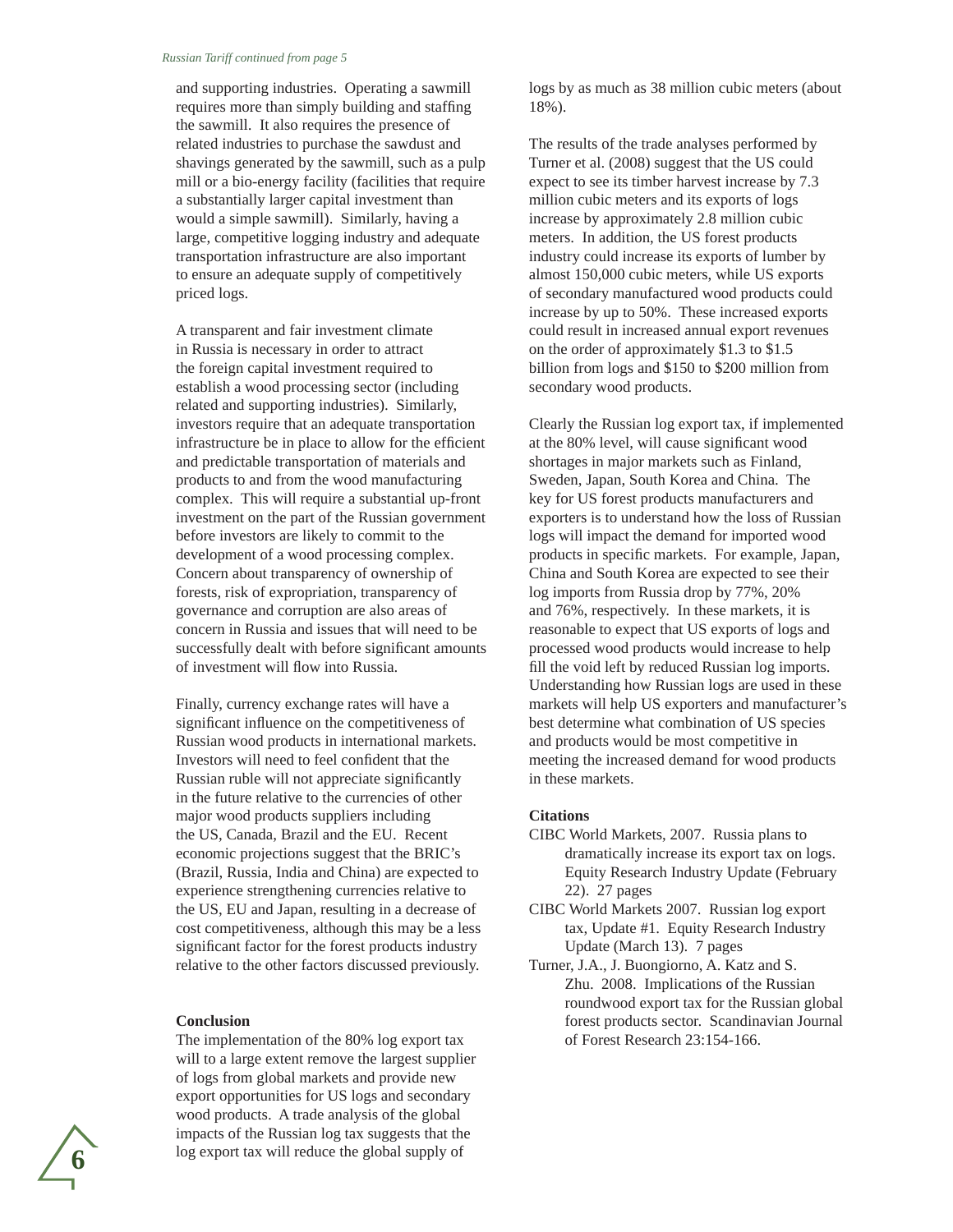|              | <b>Selected CINTRAFOR Publications</b><br>Phone: 206.543.8684<br>Fax: 206.685.0790<br>Web: www.cintrafor.org                                      |  |
|--------------|---------------------------------------------------------------------------------------------------------------------------------------------------|--|
|              | $WP = Working Papers$<br>$SP = Special Papers*$<br>$FS = Fact Sheet$<br>$RE = Reprints$<br>$AV = Available from Others$                           |  |
|              | *Papers on policy, surveys, proceedings, and other items. Please call or see our website for a complete list of publications and their abstracts. |  |
|              |                                                                                                                                                   |  |
| WP 114       | Trends in the Japanese Forest Products Market and Implications for Alaskan Forest Products                                                        |  |
| <b>WP113</b> | The Japanese Market for Laminated Lumber and Glulam Beams: Implications for Alaskan Forest Products                                               |  |
| <b>WP112</b> | An Economic Assessment of the Lumber Manufacturing Sector in Western Washington                                                                   |  |
| <b>WP111</b> | Review of the Japanese Green Building Program and the Domestic Wood Program                                                                       |  |
| WP 110       | Forest Certification & its Influence on the Forest Products Industry in China                                                                     |  |
| WP 109       | A Meta Analysis of Willingness to Pay Studies                                                                                                     |  |
| <b>WP108</b> | Material Substitution Trends in Residential Construction 1995, 1998, 2001 and 2004                                                                |  |
| WP 107       | China Treated Lumber Market Study                                                                                                                 |  |
| WP 106       | The Market for Softwood Lumber in Japan: Opportunities for Douglas-fir Structural Lumber for Hirakaku                                             |  |
| WP 105       | Overview of the Indian Market for US Wood Products                                                                                                |  |
| WP104        | The Potential Trade and Competitive Implications of Alternative Approaches for Harvested Wood Products                                            |  |
| WP 103       | An Analysis of Sale Characteristics on the Timber Sale Value 1989-2005                                                                            |  |
| WP 102       | Distribution Systems for Value-added Wood Products in China                                                                                       |  |
| WP 101       | Exploratory Assessment of e-Business Impacts on Processing Performance & Technology Changes in the Forest Products Industry                       |  |
| <b>WP100</b> | Niche Market Opportunities for Alaskan Forest Products in Japan (2005 Update)                                                                     |  |
| WP 99        | Washington's Sawmilling Sector Analysis: Capacity Utilization Rates & Timber Outlook                                                              |  |
| WP 98        | Material Use in the U S Deck Market                                                                                                               |  |
| WP 97        | Resource Inventory, Market Assessment and Analysis for Forest Products in Clallam and Jefferson Counties                                          |  |

**A complete list of CINTRAFOR Publications available for sale can be found online at: http://www.cintrafor.org/RESEARCH\_TAB/research\_pubs.htm**

Please attach business card or provide the following information:

### PUBLICATIONS ORDER FORM

| <b>Quantity</b> |             |         | <b>Total</b> |                                                                                                      |                                   |
|-----------------|-------------|---------|--------------|------------------------------------------------------------------------------------------------------|-----------------------------------|
|                 | WP114       | \$50.00 |              | Position:                                                                                            |                                   |
|                 | WP113       | \$50.00 |              |                                                                                                      |                                   |
|                 | WP112       | \$50.00 |              |                                                                                                      |                                   |
|                 | WP111       | \$50.00 |              |                                                                                                      |                                   |
|                 | WP110       | \$50.00 |              |                                                                                                      |                                   |
|                 | WP109       | \$50.00 |              |                                                                                                      |                                   |
|                 | WP108       | \$50.00 |              |                                                                                                      |                                   |
|                 | WP107       | \$50.00 |              |                                                                                                      |                                   |
|                 | WP106       | \$50.00 |              |                                                                                                      |                                   |
|                 | WP105       | \$50.00 |              |                                                                                                      |                                   |
|                 | WP104       | \$50.00 |              |                                                                                                      |                                   |
|                 | WP103       | \$50.00 |              | All payments in US funds. Payment via check or                                                       |                                   |
|                 | WP102       | \$50.00 |              | money order only. Must be drawn on a U.S. bank.                                                      | Handling \$5.00                   |
|                 | WP101       | \$20.00 |              | <b>RETURN TO: CINTRAFOR</b><br>University of Washington<br>College of Forest Resources<br>Box 352100 | Postage/\$1.00 per item for US    |
|                 | WP100       | \$50.00 |              |                                                                                                      | \$2.00 per item for International |
|                 | WP99        | \$50.00 |              |                                                                                                      |                                   |
|                 | <b>WP98</b> | \$50.00 |              |                                                                                                      | Subtotal                          |
|                 | <b>WP97</b> | \$20.00 |              | Seattle, WA 98195-2100 USA                                                                           | WA Residents Only 8.8% Tax        |
|                 | WP96        | \$20.00 |              |                                                                                                      | TOTAL ENCLOSED:                   |
|                 | WP95        | \$20.00 |              |                                                                                                      |                                   |